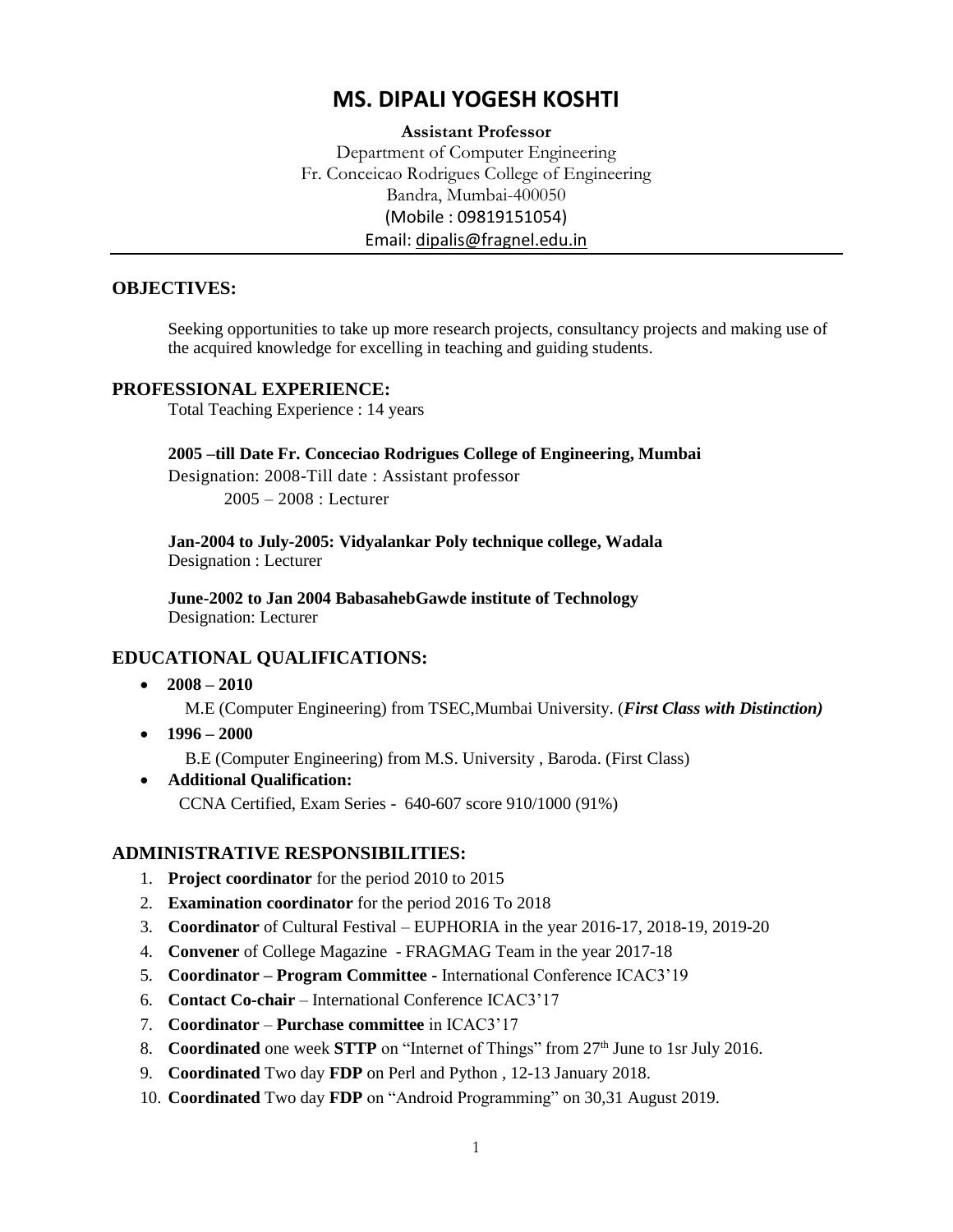## **RESEARCH GRANTS:**

#### **Mumbai University Granted projects under Minor Research Grant (MRG) scheme:**

- **1. Project Title:** Smart Green House using Internet of Things **Role:** Principal investigator **Amount Granted: 25000/- Year: 2016-17 Status: Completed**
- **2. Project Title: Smart** Children safety in school bus transport using RFID and Android **Role:** Co-investigator **Amount Granted: 20000/- Year: 2016-17 Status: Completed**
- **3. Project Title: Smart Wearable for senior citizens using Internet of Things(IOT) Role:** Co-investigator **Amount Granted: 30000/- Year: 2017-18 Status: Completed**

#### **Bennett University's Deep Learning and AI initiative project:**

CRCE has been selected as one of **the zonal lead partners** for the nation-wide initiative on AI skilling and research taken up by the Bennett University. I am one of the 5 faculties who is working on Research project " Smart Agro Solutions".

Project Title: Smart Agro Solutions Duration: 2 Years (July 2018 To July 2020)

Status: In progress

### **PUBLICATIONS:**

#### **Publications in International/national level Journals/ Conferences:**

- 1. Dipali Koshti, Scarlet Lopes," Prediction of tourism flow in India Using LSTM Model", JETIR, Volume 5, Issue5, May 2019.DOI: http://doi.one/10.1729/Journal.20564,ISSN: 2349-5162.
- 2. Ashish B. Nair, Ishita M. Raut, Sangeeta Joseph, **Prof. DipaliKoshti,**"Content Retrieval and Protection of Smart Phone through Remote Access", International Journal of Engineering and Technical Research, ISSN: 2321-0869, Volume-3, Issue-4, April 2015.
- 3. Saurabh V. Joshi, Ajinkya A. Bokil, Nikhil A. Jain, **DipaliKoshti**," Image Steganography : Combination of Spatial and Frequency Domain", International Journal of Computer Application(IJCA),November 20, 2012,Volume 53 - Number [**d.o.i-10.5120/8419-1319]**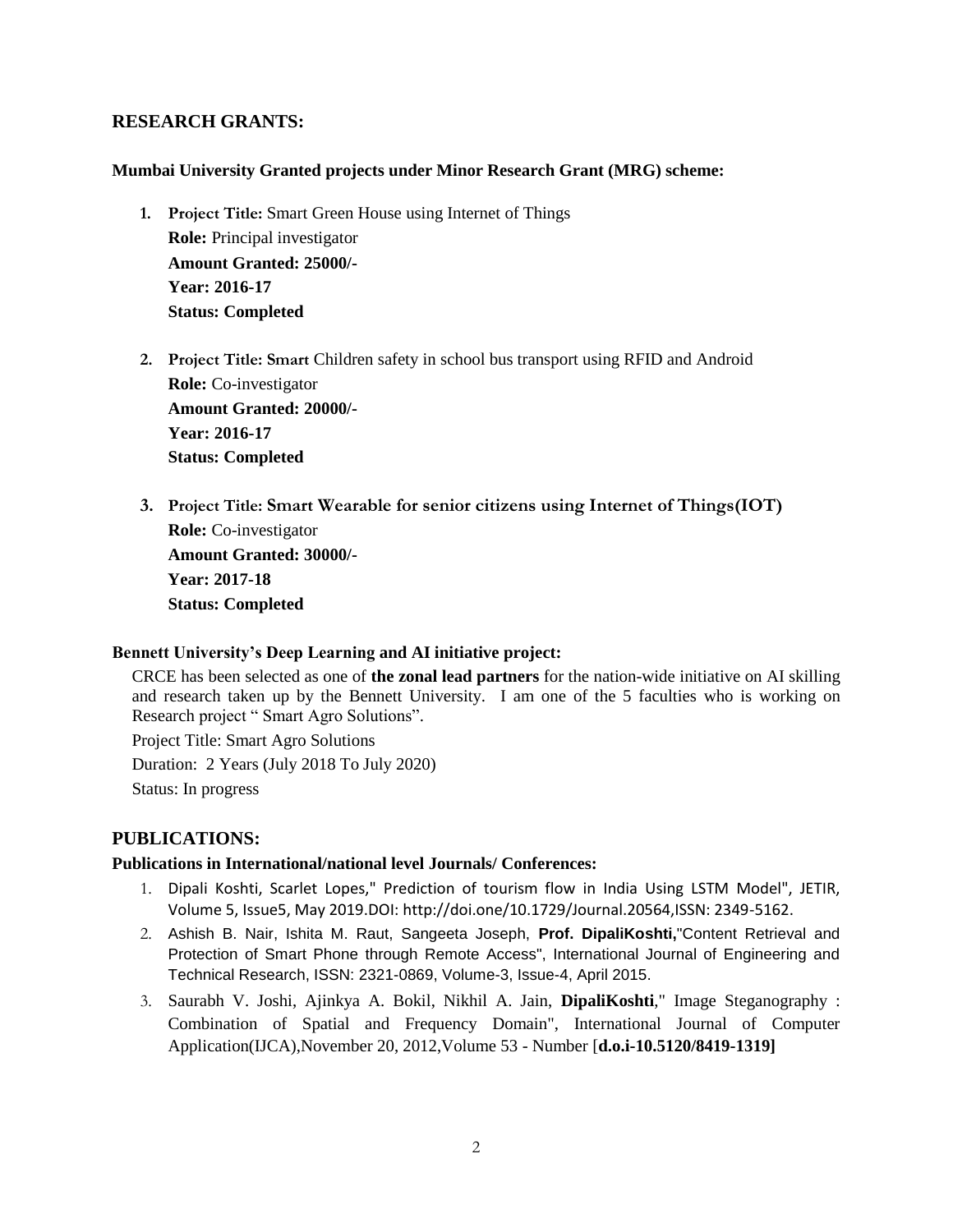- 4. Dr. H. B. Kekre, Archana B. Patankar and **DipaliKoshti**, "Performance Comparison of Simple Orthogonal Transforms and Wavelet Transforms for Image Steganography. International Journal of Computer Applications,44(6):21-28, April 2012. [**d.o.i - 10.5120/6267-8422]**
- 5. Ms. SupriyaKamoji and **Ms. DipaliKoshti**", Study of Cache Management Algorithms", International Journal of Computer

Science and Technology (IJCST), Vol. 2, Issue 4, Oct. - Dec. 2011. [ISSN 0976-8491 (online) | ISSN2229-4333(print)]

- 6. **Ms. Dipali Koshti** and Ms. SupriyaKamoji, "Comparative study of Techniques used for Detection of Selfish Nodes in Mobile Adhoc Networks", International Journal of Soft Computing and Engineering (IJSCE) ISSN: 2231-2307, Volume-1, Issue-4, Sep 2011
- 7. Dr. H.B. Kekre, ArchanaAthawale and **DipaliSadavarti** , " Algorithm to GenerarteKekre's Wavelet Transform from Kekre's Transform ", International Journal of Engineering Science and Technology (IJEST) Vol. 2 (4), June 2010, pp: 756-767.ISSN 097.
- 8. Dr. H. B. Kekre, Archana Athawale & **DipaliSadavarti**, "Algorithm to Generate Wavelet Transform from an Orthogonal Transform", International Journal of Image Processing (IJIP) ,Vol. 4, Issue 4, pp : 444 - 455, October-2010.
- 9. Dr. H.B. Kekre, Ms. ArchanaAthawale and **DipaliSadavarti**,"A Novel Steganographic Scheme Using Discrete Sine Transform based upon Energy Distribution", International conference on contours of computing technology, Thinkquest-2010, held on 13th, 14 February 2010.

| S.N.           | Title of the Book                                                                              | Publisher                          | <b>ISSN/ISBN No.</b>               | <b>Year of Publications</b> |
|----------------|------------------------------------------------------------------------------------------------|------------------------------------|------------------------------------|-----------------------------|
| 1              | Soft Computing, (B.E.<br>Computer)                                                             | Tech-Max<br>Publication, Pune      | ISBN:<br>978-93-5077-<br>$452 - 6$ | October 2015                |
| $\overline{2}$ | Soft Computing, (B.E. IT)                                                                      | Tech-Max<br>Publication, Pune      | ISBN:<br>978-93-5224-<br>219-1     | March 2016                  |
| 3              | Mobile Communication<br>and Computing (Third<br>Year Computer<br>Engineering)                  | Tech-Max<br>Publication, Pune      | ISBN:<br>978-93-5077-<br>$035-1$   | January 2016                |
| $\overline{4}$ | Soft Computing and<br><b>Optimization Algorithms</b><br>(Sawitri Bai Phule Pune<br>University) | Tech-Max<br>Publication, Pune      | ISBN: 978-93-<br>88723-64-0        | February 2019               |
| 5              | Artificial Intelligence And<br>Soft Computing for<br><b>Compute Engineering</b>                | <b>TECHNOWLEDGE</b><br>Publication |                                    | January - 2019              |
| 6              | Neural Network and Fuzzy<br>Logic for Electronic<br>Engineering                                | <b>TECHNOWLEDGE</b><br>Publication |                                    | October -2019               |

# **BOOKS AUTHORED:**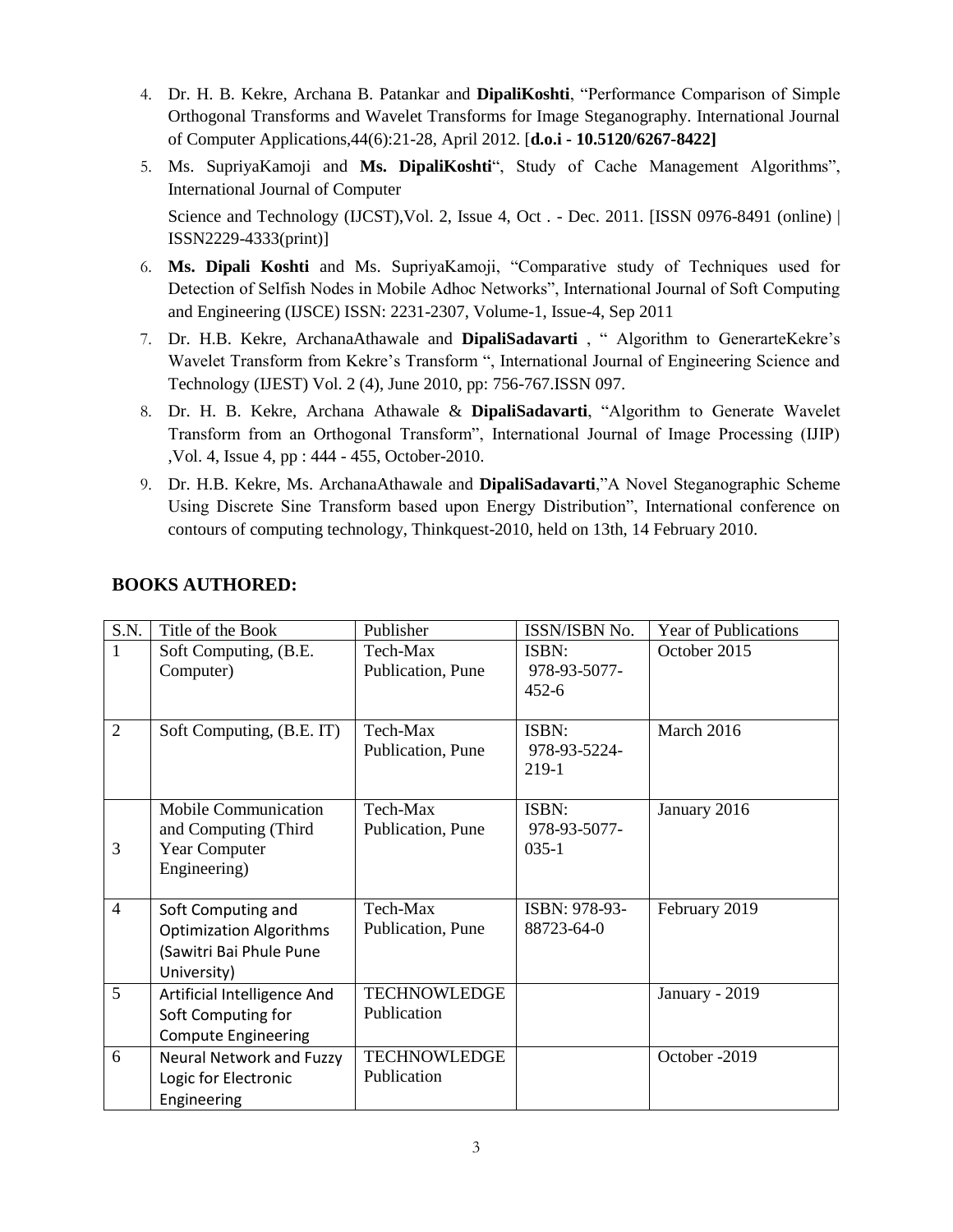## **CERTIFICATION COURSES**

- 1. 12 weeks NPTEL Certification course on "Introduction to IoT", APRIL 2018 (Score 75%)
- 2. 8 Weeks NPTEL Certification course on "Introduction to Human Computer Interaction", APRIL 2018 (Score 75%)
- 3. 8 week NPTEL Certification course on "Machine Learning", Oct 2018 (Score 64%)
- 4. 12 week NPTEL Certification course on "Social Networking", Oct 2018

## **TRAINING COURSES ATTENTED:**

#### **ISTE APPROVED STTP:**

| Sr.            | Name of<br>course/Summer            | Place                   | Duration                     |
|----------------|-------------------------------------|-------------------------|------------------------------|
| N <sub>o</sub> | School/winter school                |                         |                              |
| $\mathbf{1}$   | ISTE approved STTP on "Pedagogy     | Shah & Anchor Kutchhi   | 1 week                       |
|                | for Effective Integration of ICT in | College of Engineering, | $(3rd$ May To<br>$8th$ May   |
|                | Engineering Education"              | Chembur                 | 2018)                        |
| 2              | ISTE approved STTP on "Bio"         | KJS, VidyaVihar, Mumbai | 1 week                       |
|                | Informatics: Emerging Research and  |                         | (27-Jun-2017 To 3-July       |
|                | Applications"                       |                         | 2017)                        |
| 3              | ISTE approved STTP on Digital       | FR. CRCE.,<br>Bandra,   | 1 Week                       |
|                | Forensic"                           | Mumbai                  | (11-Nov-2014 To 15-Nov-      |
|                |                                     |                         | 2014)                        |
| $\overline{4}$ | ISTE approved 1 week STTP on        | NMIMS, VileParle from.  | 1 week                       |
|                | "3G Technology".                    |                         | $(10-5-2011$ to $14-5-2011)$ |
| 5              | ISTE approved 2 week STTP on        | D.J. Sanghvi college of | 2 weeks                      |
|                | "Advanced Parallel Computing"       | engineering, Vileparle  | $(7th-18th Jan, 2008)$       |
|                | organized by                        |                         |                              |
| 6              | ISTE approved 2 week STTP on        | FrCRCE, Bandra          | 18th - 29th June, 2006       |
|                | "UML 2"                             |                         |                              |
|                |                                     |                         |                              |

### **INDUSTRIAL TRAININGS:**

| Sr.            | Name<br>course/Summer<br>of                                        | Place                 | Duration                |
|----------------|--------------------------------------------------------------------|-----------------------|-------------------------|
| N <sub>o</sub> | School/winter school                                               |                       |                         |
|                | Industrial training on "Practical   SWQA SOLUTIONS, Vile   4 weeks |                       |                         |
|                | Implementation<br>of                                               | Agile   Parle, Mumbai | (01-Jun-2014 To 27-Jun- |
|                | methodologies"                                                     |                       | 2014)                   |
| 2              | Training on "Android Development   MIKADO SOLUTIONS., 2 weeks      |                       |                         |
|                | 66                                                                 | Thane (west)          | (9-Dec-2013 To 22-Dec-  |
|                |                                                                    |                       | 2013)                   |